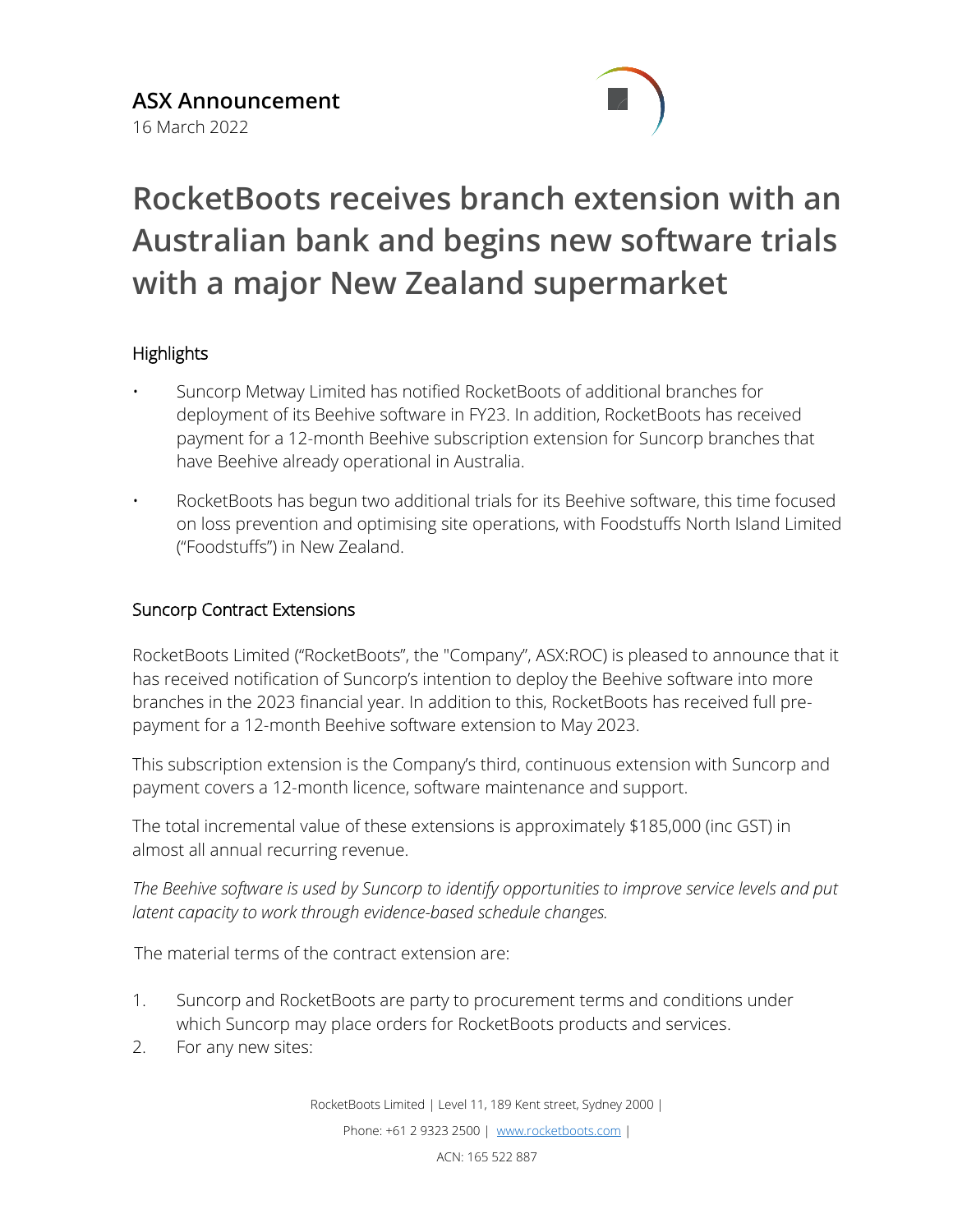# **ASX Announcement**

16 March 2022



- o the software contract for each site begins once installation is successfully completed and the software is live
- o The initial term of the contract is 12 months, with an option to renew 12 months
- o The contract can be terminated to the extent that any new site deployment remains unfulfilled by RocketBoots, however payment is non-refundable
- o Payment terms are 30 days after installation.

#### Foodstuffs additional trials

RocketBoots has won and deployed two new trials for its Beehive software involving loss prevention and optimising site operations in New Zealand with Foodstuffs.

These two new trials build on the existing relationship RocketBoots has with Foodstuffs, with three trials now on foot for three different Beehive product applications.

*RocketBoots assists retailers that operate a large network of physical sites, identify opportunities to prevent loss and optimise site operations. RocketBoots does this using its proprietary suite of computer vision-based machine learning applications branded Beehive.*

#### General Business

RocketBoots is continuing to deploy new sites for customers, grow its extensive sales and partner pipeline as well as execute on its stated strategy. RocketBoots looks forward to updating the market on further developments as required in accordance with its continuous disclosure requirements.

End of Announcement – Authorised for release by the board of RocketBoots Limited

For further information contact: RocketBoots Limited Joel Rappolt Chief Executive Officer

> RocketBoots Limited | Level 11, 189 Kent street, Sydney 2000 | Phone: +61 2 9323 2500 | [www.rocketboots.com](http://www.rocketboots.com/) |

ACN: 165 522 887